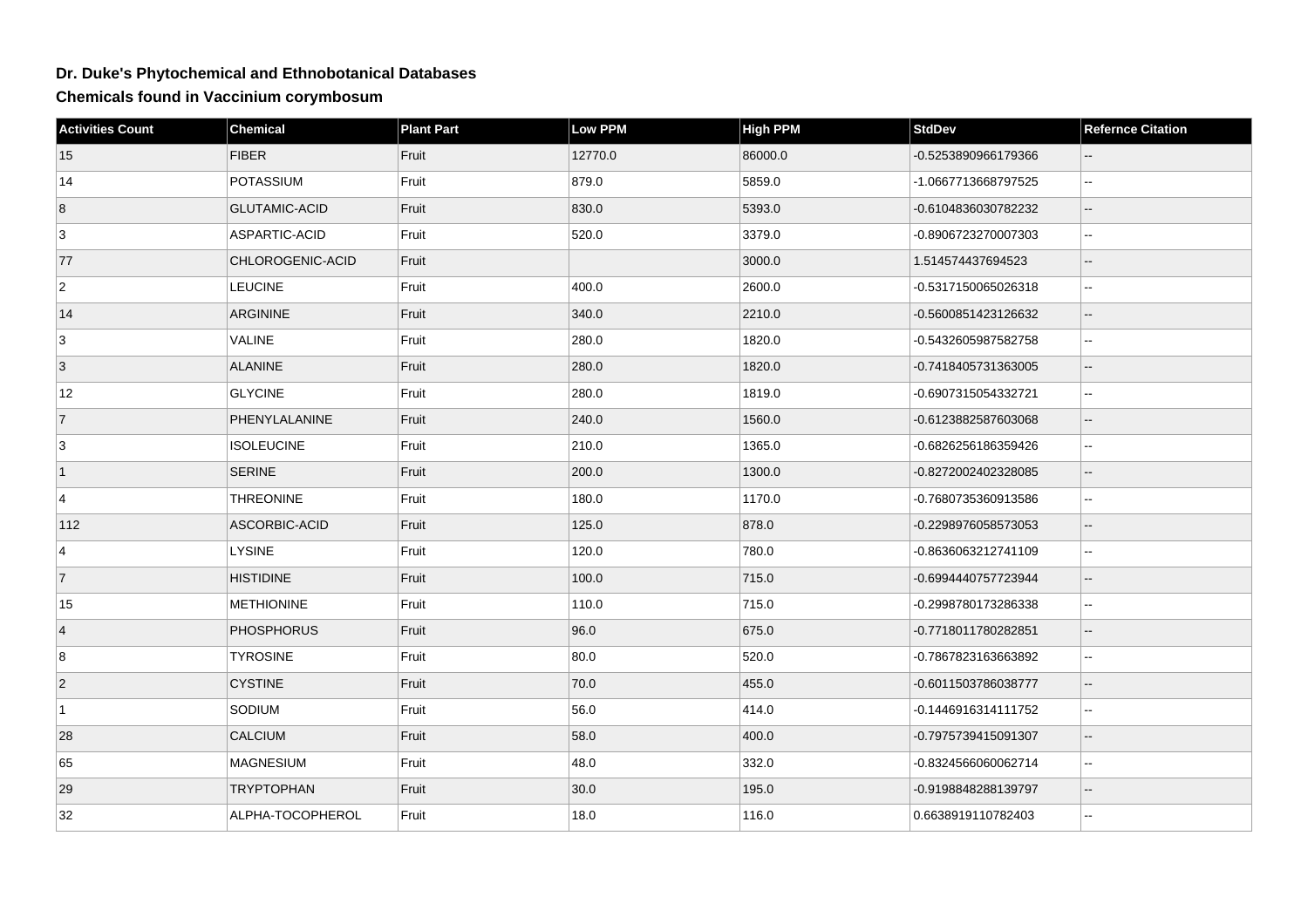| <b>Activities Count</b> | <b>Chemical</b>    | <b>Plant Part</b> | <b>Low PPM</b> | <b>High PPM</b> | <b>StdDev</b>        | <b>Refernce Citation</b>                                                                                                                                                                                                     |
|-------------------------|--------------------|-------------------|----------------|-----------------|----------------------|------------------------------------------------------------------------------------------------------------------------------------------------------------------------------------------------------------------------------|
| 5                       | PHYLLOQUINONE      | Fruit             |                | 30.0            | 4.471663819829345    | Shapiro, D. K., Kudinov, M.<br>A., Narizhnaya, T. I.,<br>Kononovich, T. V., Starkova,<br>N. Y. 1984. Biochemical<br>Evaluation of Blueberries<br>Grown in the BeloRussian<br>Polessie. Rastitel'nye<br>Resursy, 203:396-400. |
| 39                      | <b>NIACIN</b>      | Fruit             | 3.4            | 24.0            | -0.49059008618146793 |                                                                                                                                                                                                                              |
| 14                      | <b>MANGANESE</b>   | Fruit             | 3.0            | 20.0            | -0.271660098949806   | $\sim$                                                                                                                                                                                                                       |
| $\overline{4}$          | <b>BORON</b>       | Fruit             | 0.1            | 13.0            | -0.5421662869530862  | $\sim$                                                                                                                                                                                                                       |
| 6                       | <b>IRON</b>        | Fruit             | 2.0            | 11.0            | -0.4838541474887695  | $\sim$                                                                                                                                                                                                                       |
| 77                      | <b>ZINC</b>        | Fruit             | 1.0            | 7.0             | -0.7010475051378668  | $\mathbf{u}$                                                                                                                                                                                                                 |
| 11                      | PANTOTHENIC-ACID   | Fruit             | 0.9            | 6.0             | -0.7720986391775634  | $\overline{\phantom{a}}$                                                                                                                                                                                                     |
| 12                      | <b>COPPER</b>      | Fruit             | 0.5            | 4.0             | -0.6863742487163819  | $\overline{a}$                                                                                                                                                                                                               |
| 53                      | BETA-CAROTENE      | Fruit             | 0.6            | 3.9             | -0.14326199939781478 | $--$                                                                                                                                                                                                                         |
| 15                      | RIBOFLAVIN         | Fruit             | 0.5            | 3.4             | -0.34465824343779955 | $\sim$                                                                                                                                                                                                                       |
| 31                      | <b>THIAMIN</b>     | Fruit             | 0.5            | 3.1             | -0.2857986533698326  | $\overline{\phantom{a}}$                                                                                                                                                                                                     |
| 16                      | ACETIC-ACID        | Fruit Juice       |                | 0.7             | 0.999999999999999    | $\overline{a}$                                                                                                                                                                                                               |
| 15                      | <b>FOLACIN</b>     | Fruit             | 0.05           | 0.5             | -0.6321635035861631  | $\sim$                                                                                                                                                                                                                       |
| 9                       | BENZYL-ALCOHOL     | Fruit Juice       | 0.01           | 0.08            |                      |                                                                                                                                                                                                                              |
| 10                      | <b>NEROL</b>       | Fruit             | 0.02           | 0.08            | -0.62010617027388    | $\overline{\phantom{a}}$                                                                                                                                                                                                     |
| 26                      | <b>PHENOL</b>      | Fruit             | 0.01           | 0.06            | -0.9999999999999999  | $\overline{a}$                                                                                                                                                                                                               |
| 28                      | <b>VANILLIN</b>    | Fruit             | 0.01           | 0.05            | $-1.0$               |                                                                                                                                                                                                                              |
| $\mathbf{1}$            | CAPROIC-ACID       | Fruit Juice       |                | 0.05            | 1.000000000000001    | $\sim$                                                                                                                                                                                                                       |
| 17                      | FARNESOL           | Fruit             |                | 0.04            | -0.728783349747631   | $\sim$                                                                                                                                                                                                                       |
| 15                      | <b>CITRONELLOL</b> | Fruit             | 0.01           | 0.03            | -0.5732639555341512  | $\overline{a}$                                                                                                                                                                                                               |
| 35                      | <b>GERANIOL</b>    | Fruit             | 0.01           | 0.03            | -0.6117485494795332  | $\overline{\phantom{a}}$                                                                                                                                                                                                     |
| 23                      | ALPHA-TERPINEOL    | Fruit             | 0.01           | 0.03            | -0.4084856837120716  |                                                                                                                                                                                                                              |
| 76                      | <b>EUGENOL</b>     | Fruit             |                | 0.02            | -0.7071064865585788  | $\sim$                                                                                                                                                                                                                       |
| 31                      | CARYOPHYLLENE      | Fruit             |                |                 |                      |                                                                                                                                                                                                                              |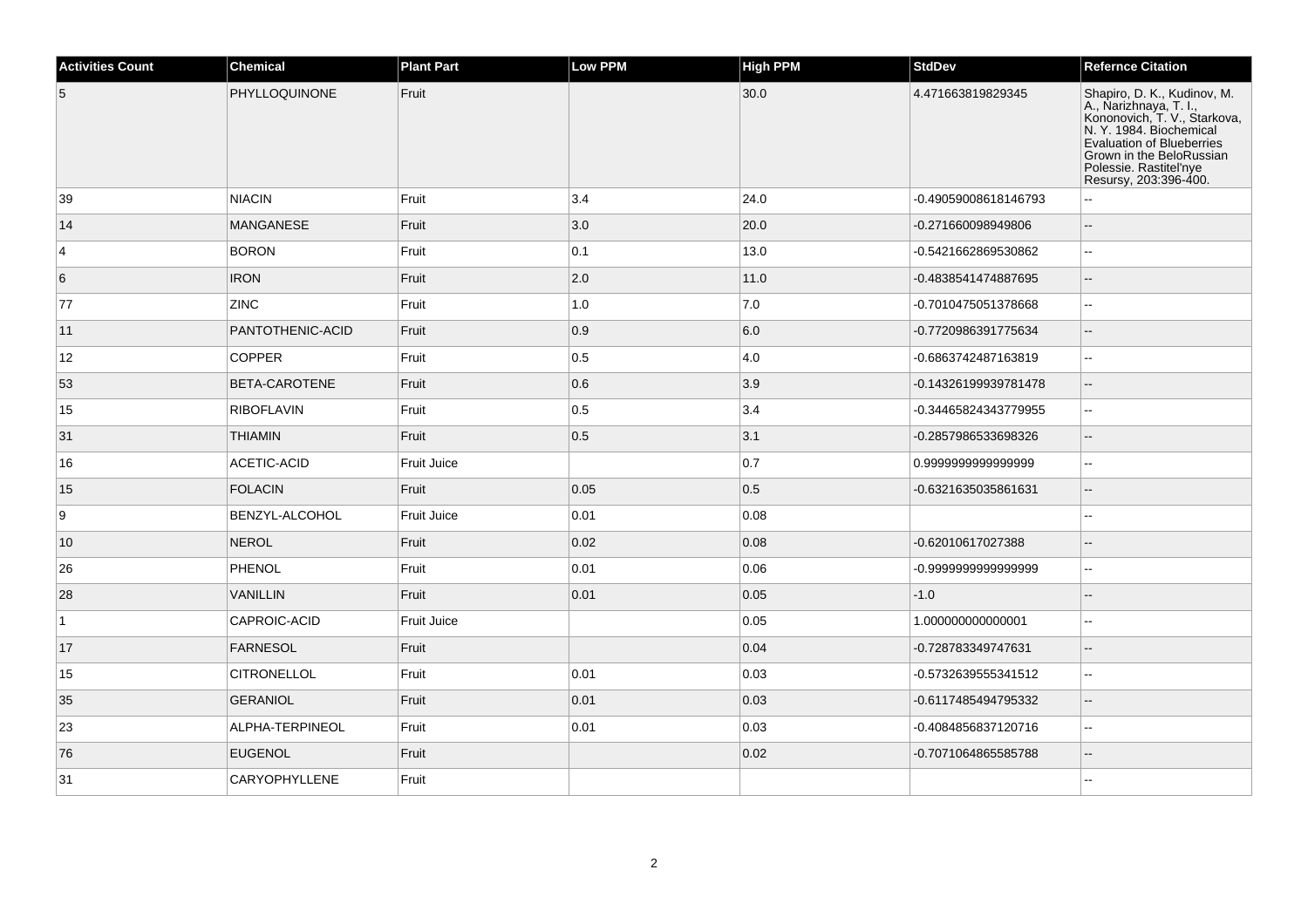| <b>Activities Count</b> | Chemical                                    | <b>Plant Part</b> | Low PPM | <b>High PPM</b> | StdDev | <b>Refernce Citation</b> |
|-------------------------|---------------------------------------------|-------------------|---------|-----------------|--------|--------------------------|
| 30                      | <b>HYPEROSIDE</b>                           | Plant             |         |                 |        | $\sim$ $\sim$            |
| 8                       | P-CRESOL                                    | Plant             |         |                 |        | $\overline{\phantom{a}}$ |
| 61                      | <b>FERULIC-ACID</b>                         | Plant             |         |                 |        | $\overline{\phantom{a}}$ |
| $ 2\rangle$             | PIPERONAL                                   | Plant             |         |                 |        | $\overline{\phantom{a}}$ |
| $\overline{2}$          | MALVIN                                      | Fruit             |         |                 |        |                          |
| 24                      | BENZALDEHYDE                                | Fruit Juice       |         |                 |        | $\sim$ $\sim$            |
| 25                      | P-COUMARIC-ACID                             | Plant             |         |                 |        | --                       |
| $\vert$ 1               | 4-HYDROXYCINNAMIC-<br><b>ACID</b>           | Plant             |         |                 |        | $\mathbf{u}$             |
| 6                       | MALVIDIN                                    | Fruit             |         |                 |        | --                       |
| 4                       | ORIENTIN                                    | Plant             |         |                 |        | $\overline{\phantom{a}}$ |
| 67                      | 1,8-CINEOLE                                 | Fruit             |         |                 |        |                          |
| 24                      | VANILLIC-ACID                               | Plant             |         |                 |        | шш.                      |
| 44                      | <b>SCOPOLETIN</b>                           | Plant             |         |                 |        |                          |
| 64                      | OLEANOLIC-ACID                              | Plant             |         |                 |        | ۵.                       |
| 30                      | <b>ESCULETIN</b>                            | Plant             |         |                 |        | $-$                      |
| 30                      | $ (+)$ -CATECHIN                            | Plant             |         |                 |        | $\overline{\phantom{a}}$ |
| $\overline{8}$          | PHLOROGLUCINOL                              | Plant             |         |                 |        | $\overline{a}$           |
| $\overline{7}$          | GLUCOSE                                     | Fruit             |         |                 |        | ۵.                       |
| 87                      | <b>RUTIN</b>                                | Plant             |         |                 |        |                          |
| 51                      | ELLAGIC-ACID                                | Plant             |         |                 |        | ۵.                       |
| 102                     | CAFFEIC-ACID                                | Plant             |         |                 |        |                          |
| 89                      | URSOLIC-ACID                                | Plant             |         |                 |        | --                       |
| 57                      | ROSMARINIC-ACID                             | Plant             |         |                 |        |                          |
| $\vert$ 1               | DELPHINIDIN-3-O-BETA-D-<br><b>GLUCOSIDE</b> | Fruit             |         |                 |        | $\overline{a}$           |
| $\vert$ 1               | ISOVALERIC-ACID-ETHYL-<br><b>ESTER</b>      | Plant             |         |                 |        |                          |
| 3                       | GAMMA-DECALACTONE                           | Plant             |         |                 |        | --                       |
| 31                      | <b>MYRISTICIN</b>                           | Fruit             |         |                 |        |                          |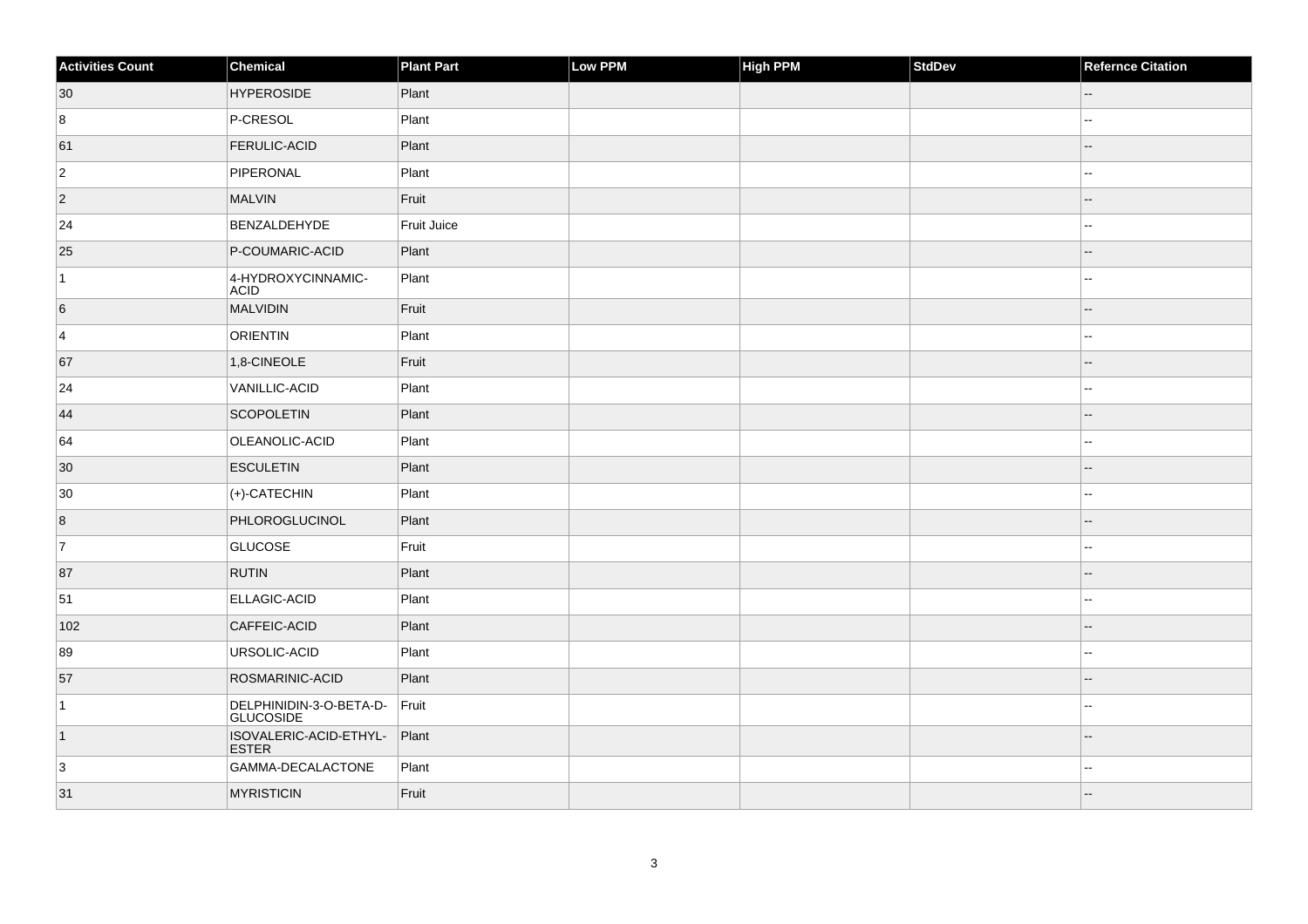| <b>Activities Count</b> | Chemical                                    | <b>Plant Part</b> | Low PPM | High PPM | <b>StdDev</b> | <b>Refernce Citation</b>                                                                                                                        |
|-------------------------|---------------------------------------------|-------------------|---------|----------|---------------|-------------------------------------------------------------------------------------------------------------------------------------------------|
| ∣9                      | <b>DELPHINIDIN</b>                          | Fruit             |         |          |               | $\overline{a}$                                                                                                                                  |
| 68                      | <b>RESVERATROL</b>                          | Fruit             |         |          |               | ARS News Notes, April 7,<br>1999. Anticancer Agent<br>Confirmed in Berries; ARS<br>Natural Products Utilization<br>Research Unit, Oxford, Miss. |
| $\vert$ 1               | PETUNIDIN-3-O-BETA-D-<br><b>GLUCOSIDE</b>   | Fruit             |         |          |               | $\sim$                                                                                                                                          |
| 47                      | <b>BETA-SITOSTEROL</b>                      | Plant             |         |          |               | $\overline{\phantom{a}}$                                                                                                                        |
| 22                      | <b>ISOQUERCITRIN</b>                        | Leaf              |         |          |               | $\overline{a}$                                                                                                                                  |
| $\vert$ 1               | PEONIDIN-3-O-BETA-D-<br><b>GLUCOSIDE</b>    | Fruit             |         |          |               | $\overline{\phantom{a}}$                                                                                                                        |
| 62                      | GALLIC-ACID                                 | Plant             |         |          |               | $\overline{\phantom{a}}$                                                                                                                        |
| 28                      | ALPHA-PINENE                                | Fruit             |         |          |               | $\sim$                                                                                                                                          |
| 44                      | <b>QUERCITRIN</b>                           | Plant             |         |          |               | $\mathbf{u}$                                                                                                                                    |
| 34                      | <b>MYRICETIN</b>                            | Plant             |         |          |               |                                                                                                                                                 |
| $\vert$ 1               | MALVIDIN-3-O-ALPHA-L-<br><b>GALACTOSIDE</b> | Fruit             |         |          |               | $\overline{a}$                                                                                                                                  |
| 3                       | PETUNIDIN                                   | Fruit             |         |          |               | $\sim$                                                                                                                                          |
| $\vert$ 7               | TRANS-CINNAMALDEHYDE   Fruit                |                   |         |          |               | $\overline{a}$                                                                                                                                  |
| 13                      | <b>BETA-IONONE</b>                          | Plant             |         |          |               | $\overline{\phantom{a}}$                                                                                                                        |
| 3                       | <b>PEONIDIN</b>                             | Fruit             |         |          |               | $\sim$                                                                                                                                          |
| 8                       | <b>FRUCTOSE</b>                             | Fruit             |         |          |               |                                                                                                                                                 |
| 3                       | ALPHA-CEDRENE                               | Plant             |         |          |               | $\overline{a}$                                                                                                                                  |
| $\overline{2}$          | QUERCETIN-3-O-BETA-D-<br><b>GLUCOSIDE</b>   | Plant             |         |          |               | $\overline{\phantom{a}}$                                                                                                                        |
| 22                      | <b>MYRCENE</b>                              | Fruit             |         |          |               | $\sim$                                                                                                                                          |
| 5                       | <b>CYANIN</b>                               | Fruit             |         |          |               | $\sim$                                                                                                                                          |
| 28                      | <b>PULEGONE</b>                             | Plant             |         |          |               | $\sim$                                                                                                                                          |
| 71                      | <b>THYMOL</b>                               | Fruit             |         |          |               | $\overline{\phantom{a}}$                                                                                                                        |
| 16                      | <b>ISOEUGENOL</b>                           | Fruit             |         |          |               | $\overline{\phantom{a}}$                                                                                                                        |
| $\overline{2}$          | BETA-CRYPTOXANTHIN                          | Fruit             |         |          |               | $\overline{\phantom{a}}$                                                                                                                        |
| $\vert$ 7               | ALPHA-CAROTENE                              | Fruit             |         |          |               | $\overline{\phantom{a}}$                                                                                                                        |